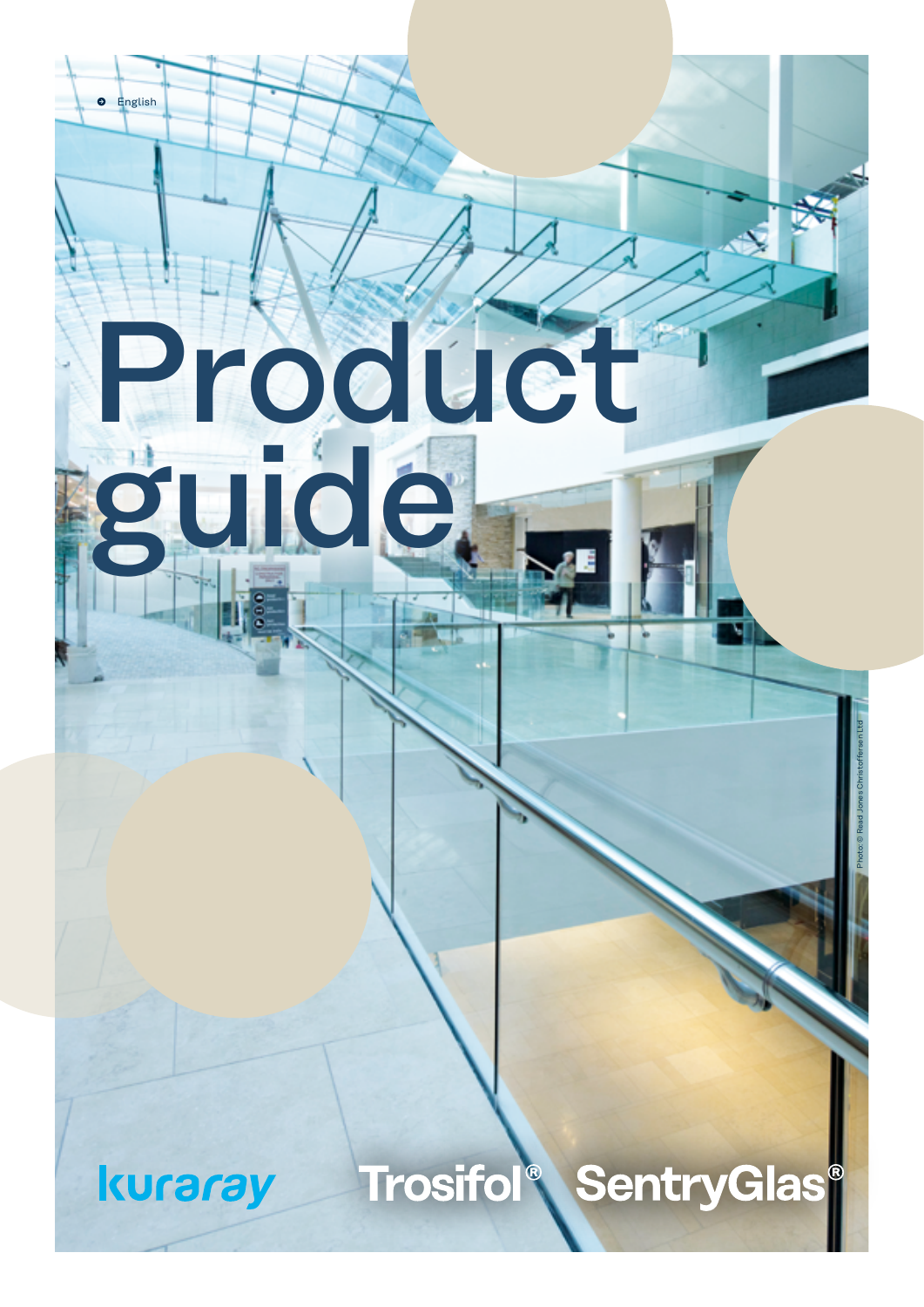# Product portfolio

#### **Architecture**

| <b>Product line</b>        | Sub product line/<br><b>Sub families</b> | <b>Product name</b>                                                                                                                                                                                                                                        | <b>Current product</b><br>nomenclature                                                                                              | <b>Product nomen-</b><br>clature coming soon                                                                                        |
|----------------------------|------------------------------------------|------------------------------------------------------------------------------------------------------------------------------------------------------------------------------------------------------------------------------------------------------------|-------------------------------------------------------------------------------------------------------------------------------------|-------------------------------------------------------------------------------------------------------------------------------------|
| Safety                     | Clear                                    | Trosifol® Clear                                                                                                                                                                                                                                            | B100/B500                                                                                                                           | B200 / B500                                                                                                                         |
|                            | <b>UltraClear</b>                        | Trosifol® UltraClear                                                                                                                                                                                                                                       | <b>B200 NR</b>                                                                                                                      | <b>B200 NR</b>                                                                                                                      |
| Decorative                 | Color                                    | Trosifol® Red<br>Trosifol® Light Green<br>Trosifol® Sky Blue<br>Trosifol® Medium Blue<br>Trosifol® Violet                                                                                                                                                  | <b>B700</b><br><b>B700</b><br><b>B700</b><br><b>B700</b><br><b>B700</b>                                                             | <b>B800</b><br><b>B800</b><br><b>B800</b><br><b>B800</b><br><b>B800</b>                                                             |
|                            | Tints                                    | Trosifol® Light Blue-Green<br>Trosifol® Ocean Blue<br>Trosifol <sup>®</sup> Bronze<br>Trosifol® Medium Bronze<br>Trosifol® Light Brown<br>Trosifol <sup>®</sup> Medium Brown<br>Trosifol <sup>®</sup> Grey<br>Trosifol® Asahi Grey<br>Trosifol® Solar Grey | <b>B700</b><br><b>B700</b><br><b>B700</b><br><b>B700</b><br><b>B700</b><br><b>B700</b><br><b>B700</b><br><b>B700</b><br><b>B705</b> | <b>B800</b><br><b>B800</b><br><b>B800</b><br><b>B800</b><br><b>B800</b><br><b>B800</b><br><b>B800</b><br><b>B800</b><br><b>B705</b> |
|                            | <b>Black &amp; White</b>                 | Trosifol® Brilliant Black<br>Trosifol® Diamond White<br>Trosifol® Shining White<br>Trosifol® Translucent White<br>Trosifol® Sand White<br>Trosifol® Coconut White<br>SentryGlas® Translucent White                                                         | <b>B700</b><br><b>B700</b><br><b>B700</b><br>B700/B705<br><b>B700</b><br><b>B705</b><br>SG5000/SGR5000                              | <b>B800</b><br><b>B800</b><br><b>B800</b><br>B800/B705<br><b>B800</b><br><b>B705</b><br>SG5000/SGR5000                              |
| Structural &<br>Security   | Structural                               | SentryGlas®<br>SentryGlas® Natural UV<br>SentryGlas® Translucent White<br>SentryGlas® Xtra™ (SGX™)<br>Trosifol® Extra Stiff                                                                                                                                | SG5000/SGR5000<br>NUV5000/NUVR5000<br>SG5000/SGR5000<br>SG6000/SGR6000<br><b>B130</b>                                               | SG5000/SGR5000<br>NUV5000/NUVR5000<br>SG5000/SGR5000<br>SG6000/SGR6000<br><b>B230</b>                                               |
|                            | Security                                 | Trosifol® Spallshield® CPET                                                                                                                                                                                                                                | <b>CPET</b>                                                                                                                         | <b>CPET</b>                                                                                                                         |
|                            | <b>Hurricane Glazing</b>                 | Trosifol® Clear<br>Trosifol® XT UltraClear<br>SentryGlas <sup>®</sup><br>SentryGlas® Natural UV<br>SentryGlas® Translucent White<br>SentryGlas® Xtra™ (SGX™)                                                                                               | <b>B500</b><br><b>B140</b><br>SG5000/SGR5000<br>NUV5000/NUVR5000<br>SG5000/SGR5000<br>SG6000/SGR6000                                | <b>B500</b><br><b>B240</b><br>SG5000/SGR5000<br>NUV5000/NUVR5000<br>SG5000/SGR5000<br>SG6000/SGR6000                                |
| Acoustic                   | <b>Sound Control</b>                     | Trosifol® SC Monolayer<br>Trosifol® SC Multilayer                                                                                                                                                                                                          | B110<br><b>B120</b>                                                                                                                 | <b>B210</b><br><b>B220</b>                                                                                                          |
| Specialized<br>Application | <b>UV Control</b>                        | Trosifol® UV Extra Protect<br>Trosifol® Natural UV<br>SentryGlas® Natural UV                                                                                                                                                                               | <b>B150</b><br><b>B160</b><br>NUV5000/NUVR5000                                                                                      | <b>B250</b><br><b>B260</b><br>NUV5000/NUVR5000                                                                                      |
|                            | <b>Autoclave Free</b>                    | Trosifol <sup>®</sup> HR                                                                                                                                                                                                                                   | <b>B170</b>                                                                                                                         | <b>B270</b>                                                                                                                         |
|                            | <b>Specialty Film</b>                    | Trosifol® PET<br>Trosifol® BirdSecure<br>SentryGlas® BirdSecure                                                                                                                                                                                            |                                                                                                                                     |                                                                                                                                     |
| Recycled                   |                                          | Butacite® G                                                                                                                                                                                                                                                | GB300/GB108                                                                                                                         | GB300/GB108                                                                                                                         |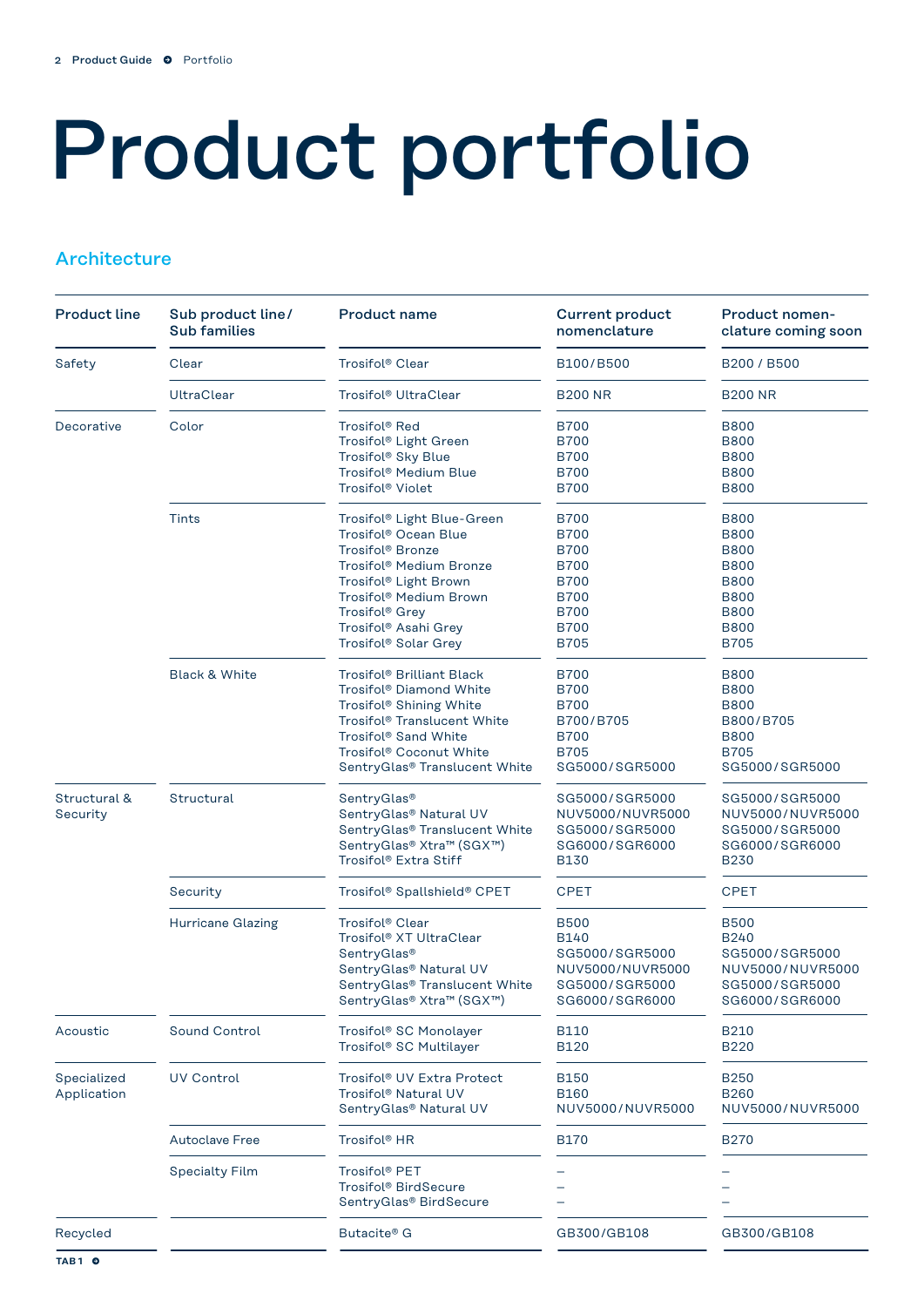#### Automotive and transportation

| <b>Product line</b> | Product name                                       | <b>Current product</b><br>nomenclature | <b>Product nomenclature</b><br>coming soon |
|---------------------|----------------------------------------------------|----------------------------------------|--------------------------------------------|
| Safety/Standard     | Trosifol® Clear                                    | V100/V500/V108                         | V200/V500/V208                             |
|                     | Trosifol® Shadeband                                | V110/V510/V118                         | V210/V510/V218                             |
|                     | Trosifol® Color                                    | V700/V705                              | V800/V705                                  |
|                     | Trosifol <sup>®</sup> Spallshield® CPET            | <b>CPET</b>                            | <b>CPET</b>                                |
|                     | SentryGlas®                                        | SG5000/SGR5000                         | SG5000/SGR5000                             |
|                     | SentryGlas® Xtra™ (SGX™)                           | SG6000/SGR6000                         | SG6000/SGR6000                             |
| Acoustic            | Trosifol® Acoustic                                 | V <sub>120</sub>                       | V220                                       |
|                     | Trosifol® Acoustic Shadeband                       | V130                                   | V230                                       |
| Head-Up Display     | Trosifol® The Wedge Monolayer                      | W50xx                                  | W50xx                                      |
|                     | Trosifol® The Wedge Shadeband                      | W51xx/W20xx/W21xx                      | W51xx/W20xx/W21xx                          |
|                     | Trosifol <sup>®</sup> The Wedge Acoustic           | W22xx                                  | W22xx                                      |
|                     | Trosifol <sup>®</sup> The Wedge Acoustic Shadeband | W <sub>23</sub> xx                     | W <sub>23</sub> xx                         |
| Recycled            | Butacite® G                                        | GV100/GV109/GV119                      | GV100/GV109/GV119                          |
| TAB <sub>2</sub> O  |                                                    |                                        |                                            |

New world of possibilities in Automotive Glazing.

#### **FOR FURTHER INFORMATION**

on products from Kuraray, please visit www.kuraray.com. You can find further information on our Trosifol® and SentryGlas® products at www.trosifol.com.

#### **Kuraray America, Inc.**

Advanced Interlayer Solutions Division Wells Fargo Tower 2200 Concord Pike, Ste. 1101 Wilmington, DE 19803, USA P + 1 800 635 3182

#### **Kuraray Europe GmbH**

Advanced Interlayer Solutions Division Muelheimer Str. 26 53840 Troisdorf Germany P + 49  2241 2555 226

#### **Kuraray Co., Ltd**

Advanced Interlayer Solutions Division Tokiwabashi Tower 2-6-4 Otemachi, Chiyoda-ku Tokyo 100-0004, Japan P + 813 6701 1508



trosifol@kuraray.com **6/2022**

Copyright © 2021 Kuraray. All rights reserved.

Trosifol, Butacite, SentryGlas, SG, SentryGlas Xtra, SGX, SentryGlas Acoustic, SGA and Spallshield are trademarks or registered trademarks of Kuraray Co., Ltd. or its affiliates. Trademarks may not be applied for or registered in all countries. The information, recommendations and details given in this document have been compiled with care and to our best knowledge and belief. They do not entail an assurance of properties above and beyond the product specification. The user of our products is responsible for ensuring that the product is suitable for the intended use and conforms to all relevant regulations. Kuraray Co., Ltd. and its affiliates do not accept any guarantee or liability for any errors, inaccuracies or omissions in this document.